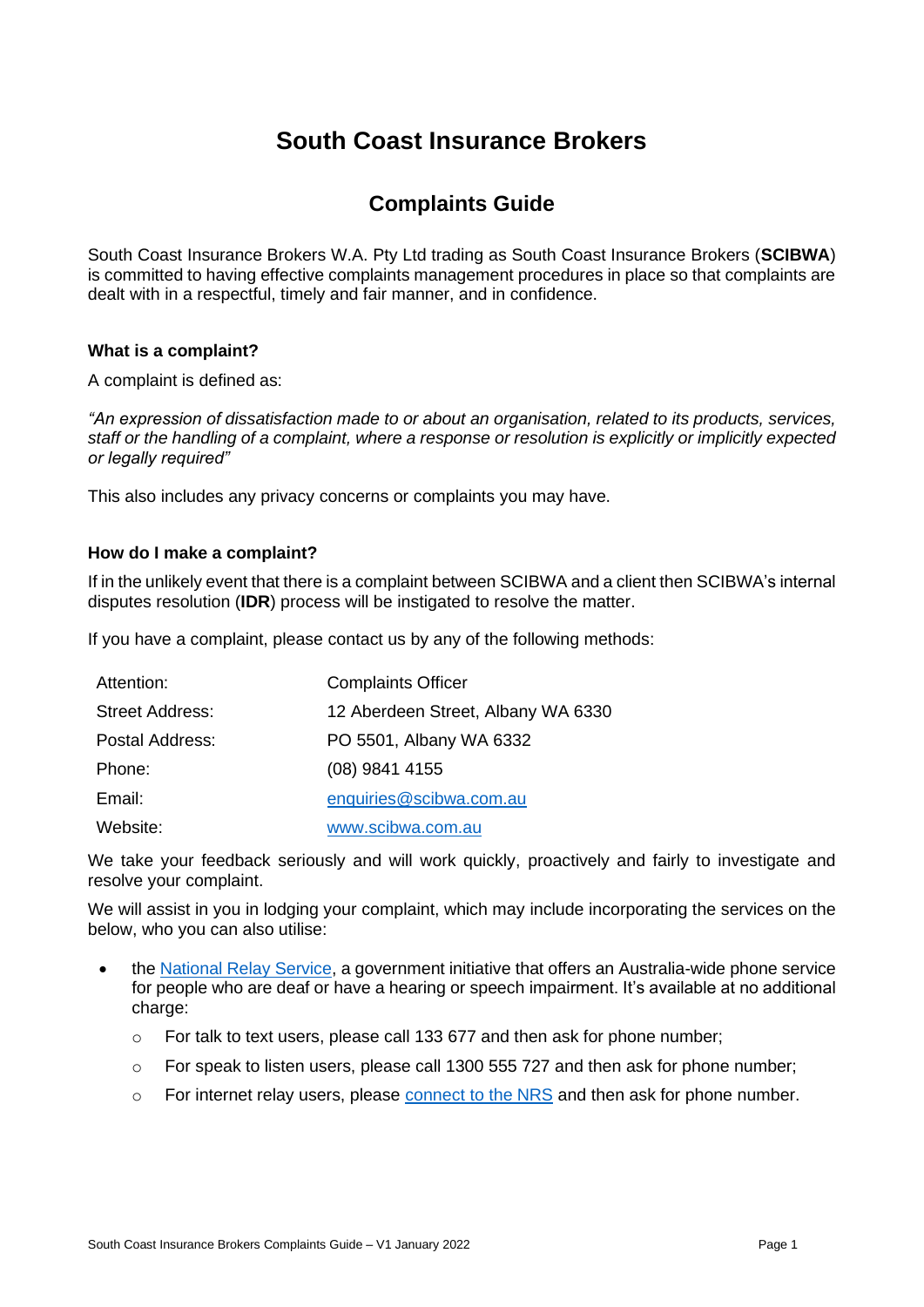• Translating and Interpreting Service [\(TIS National\)](http://www.tisnational.gov.au/) is a government interpreting service available 24 hours a day to any person or business who needs assistance in communicating with non-English speaking persons.

You are also able to authorise a representative to act on your behalf in lodging and dealing with your complaint. This might be a financial counsellors, legal representative, family or trusted friends.

# **What information is needed to lodge a complaint?**

SCIBWA will only ask for, and take into account, relevant information in considering a complaint In accordance with SCIBWA's Privacy Policy, you are permitted to seek access to your personal information and information that has been relied upon in assessing your complaint.

We will collect certain information from you in order to consider your complaint, including:

- Your name and any relevant product details;
- Your contact details and any communication preferences;
- A description of your complaint; and
- How you would like the complaint resolved.

# **What happens once a complaint is lodged?**

We will aim to acknowledge your complaint within **1 business day** of receiving it, and we will let you know who will be handling your complaint and what you should expect as part of the IDR process.

The person handling the complaint will:

- commence their investigation and may require further details from you;
- will keep you updated on the progress of your complaint;
- contact you with an IDR response upon completion of their investigation, which will provide you with information about:
	- o the final outcome of your complaint at IDR; and
	- $\circ$  vour right to take the complaint to the Australian Financial Complaints Authority ("AFCA") if you are not satisfied with the IDR response and how to contact AFCA.

We may not provide a written IDR response to you if, within **5 business days** of receiving your complaint, we have:

- resolved the complaint to your satisfaction; or
- given you an explanation and/or apology when no further action to reasonably address the complaint can be taken.

However if you would like a written response to your complaint, you can request one and we will provide it.